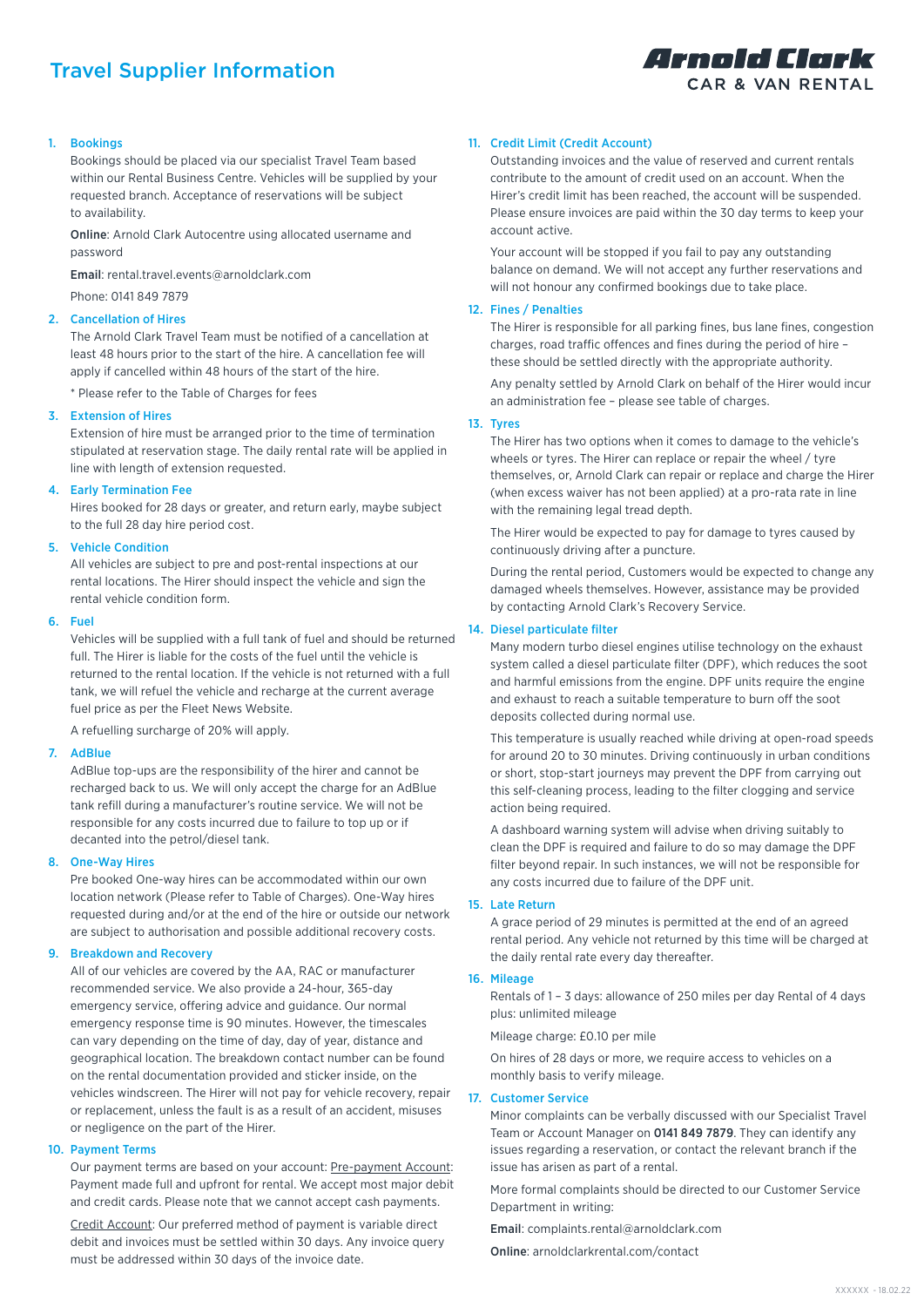# 18. Dangerous Goods

Our vehicle must not be used to carry any objects or substance which, because of its condition or smell, may harm any persons, the vehicle, and/or delay our ability to hire the vehicle again. This includes hazardous materials or dangerous goods such as asbestos. If any of our vehicles are involved in such situations you will be charged the costs of any remedial work required to bring the vehicle into a safe manner of use.

## 19. Driver Credentials

Drivers must hold a valid and full driving licence for a minimum period of four years, or, one year if the driver is over 23 years of age. Drivers must have a clear insurance record. Certain endorsed licences may or may not be accepted at the discretion of the rental location.

Drivers who are 80 years and over will be required to provide DVLArecognised medical confirmation that they are fit to drive.

## 20. Young Drivers

There are additional conditions for drivers under 25 years of age:

- Drivers must hold a valid and full driving licence for a minimum period of four years. This reduces to one year if the driver is over 23 years of age.
- Drivers between 23 and 24 years of age may hire vehicles up to and including SUV category vehicles, as well as automatics, estates and vans.
- All drivers under the age of 25 will incur a surcharge

\*Please Refer to Table of Charges

# 21. Additional Drivers

A maximum of four (4) drivers on a single rental may drive the vehicle on Arnold Clark insurance, providing we have carried out driving licence checks prior to the rental. The rental rates allows for two (2) drivers on the rental – any additional drivers up to the total of (4) would incur an additional charge – please see table of charges.

# 22. Licence Checks

Paper driving licences are no longer used in the UK. Therefore, UK driving licence holders need to use the DVLA's "Share My Driving Licence" online service to validate their driving licence record before they can hire one of our vehicles.

# To create your one-time passcode, go to

gov.uk/view- driving-licence. You will be asked to submit you:

- Driving licence number
- National Insurance number
- Postcode

Once generated, your passcode will be valid for a maximum of 21 days. Drivers must present their passcode to us along with their driving licence.

Customers with an original paper licence will also need to bring photographic ID, as well as one proof of address and their DVLA access code.

## 23. EU and International Drivers

EU licence holders not residing in the UK must bring a domestic driving licence and either a passport or ID card.

Drivers from outside the EU must possess a valid domestic driving licence with an English translation. If the English translation is not available, an international driving permit is required in addition to a domestic driving licence.

# 24. Vehicle Licence Categories

All vehicles available from Arnold Clark Car & Van Rental can be hired under a regular car licence which shows the following vehicle category qualifications:

B Cars and Small Vans up to 3,500kg, carrying up to and including eight (8) passengers.

C1 Vans between 3,500kg and 7,500kg

#### 25. Arnold Clark Insurance Services Covers:

- Full repairs to the rental vehicle (excluding excess where applicable)
- Unlimited third party liability including passengers in hired vehicle
- The theft of a rental vehicle and its accessories providing the keys have been kept secure.

## 26. Arnold Clark Insurance Services does not cover:

- Theft of property inside the vehicle.
- The loss, damage or theft of keys.
- Consequential theft or damage to the vehicle.
- Damage to the vehicle caused by hitting low evel objects such as bridges or low branches.
- Damage caused by failure to pay due care and attention to potential hazards on the road such as deep water or debris.
- Misfuelling.
- Vehicle used for Hire and Reward (unless pre- approved).
- Vehicle used in competition.
- Vehicles used in off-road.
- Vehicle misuse or abuse.
- Anything being towed by a vehicle or carried on a roof rack or ladder rack.
- Vehicles that have been modified in any way without the authority of Arnold Clark or our insurers.
- The driver of the vehicle's personal injury or loss of life. (Their own insurance would have to cover this).

# 27. Insurance Excess

Every rental on Arnold Clark Insurance Services would be subject to an excess charge.

Every insurance claim is subject to an insurance excess charge. Therefore, if a rental vehicle is involved in more than one claim it will be liable for more than one insurance excess.

We reserve the right to review the insurance excess value or indeed remove the option to use our insurance. If the damage is minor and does not make the rental vehicle unusable or illegal, we may take the decision to estimate the repair and continue to use the vehicle until it is suitable for the repair to be carried out.

## 28. Excess Waiver

We can offer an excess waiver for an additional charge – see table of charges. This waiver would reduce the excess to zero and would also cover windscreen and tyre damage.

## 29. Liability

The Customer will be responsible for the vehicle from the point the vehicle is signed for at our rental location at the commencement of the hire until its return and check in by one of our rental staff.

Airport Drop Off: The Customer is responsible for the vehicle until it has been collected and checked by a member of the rental staff.

## 30. Hirer Responsibility

- You must look after the vehicle and the keys to the vehicle. You must always lock the vehicle when you are not using it and use any security device fitted or supplied with the vehicle. If the vehicle is left unlocked, or the keys are left in the vehicle and it is subsequently stolen, or if you give the keys to another person who is not a named driver, the Hirer will be liable for any damage sustained to the vehicle or the full cost of the vehicle (if not returned). This also includes any costs incurred in recovering the vehicle.
- You must take all reasonable precautions to protect the vehicle against adverse weather which may cause damage.
- You must make sure that you use the correct fuel. Failure to do so will result in you being liable for the full cost of recovery and repair.